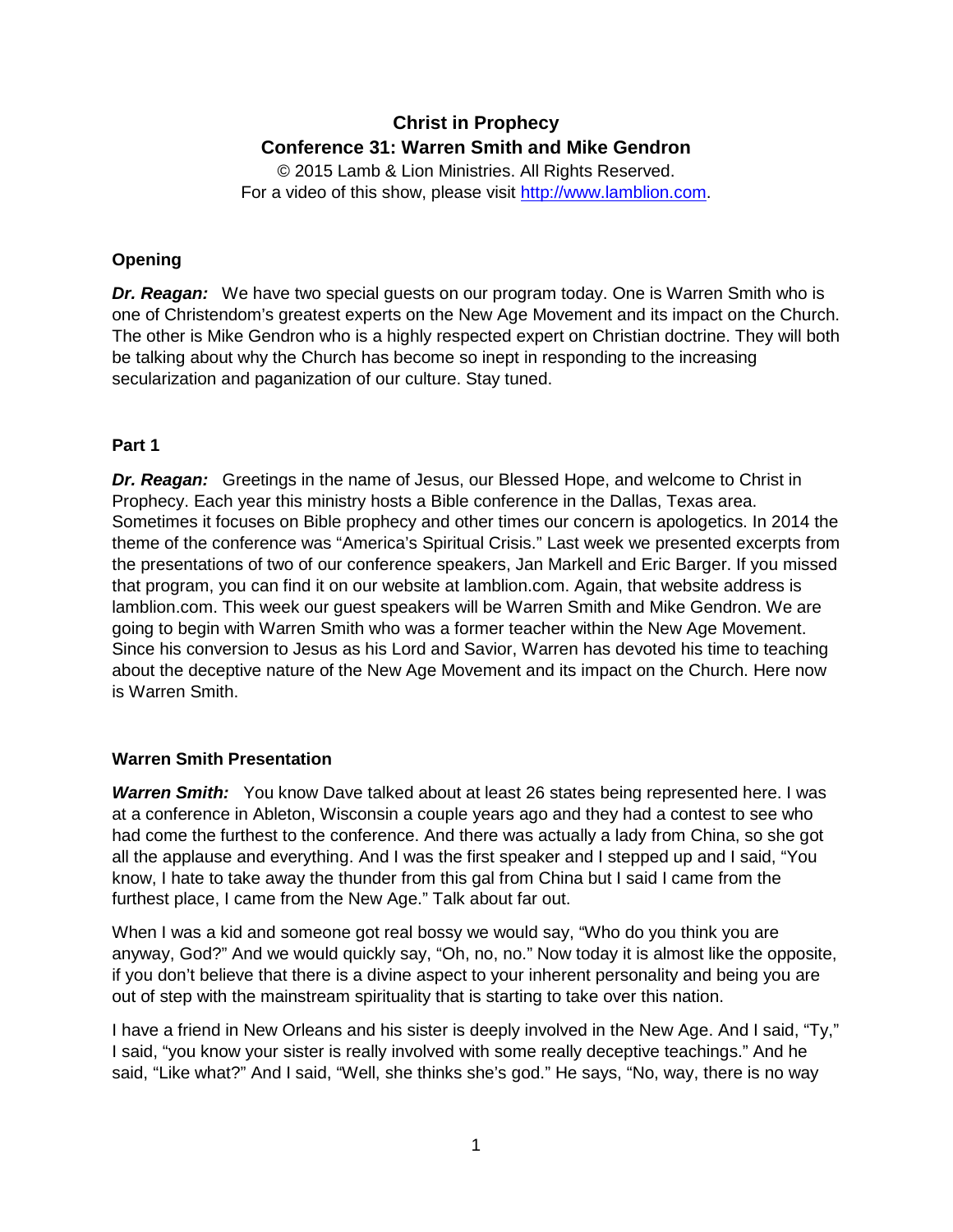she thinks that." I said, "Ask her." Next time I saw him he said, "You know what, you're right she actually thought she was god."

The New Age worldview is mainstream now. It used to be called New Age now it's the New World View, the New Age the New Spirituality, New World View. New World Religions is still a little too threatening, but if you have a new world view that's in vogue and that's the answer to all these crisis that Dave outlines so well last night. That with everybody up against the wall--it's like the old cowboy westerns where the bad guys shooting at the good guys feet and he says, "Dance." And while he's dancing he says, "Now, here's what I want you to do so I'll stop shooting at your feet." And that's kind of what we got going on here.

We've got a lot of crisis that are driving everybody one way or another, social, economic, spiritual, political, up against the wall and we are being given answers. We are being given answers supposedly, answers and quotes from the world on how we can work our way out of this. One of the ways that we can work our way out of this is that they are saying that there is an alternative to Armageddon, we don't have to have Armageddon. Now, as I'm sure most of you know in Revelation Armageddon is part of prophecy. Jesus didn't tell us that to make us feel bad or to put fear in our hearts. He told us that the world is going to get so bad that it's going to have to be called on the count of darkness. And Armageddon is part of what happens in the future. He said, "Behold I tell you these things ahead of time so you won't be offended when they come." We really shouldn't be that offended by what's happening. We should praise God for His Holy Bible and the fact that it describes everything that's going on today.

My testimony which is a whole other session, the net result of my testimony is that the Word of God described everything that I was involved in. It describes everything that's going on today. And it describes what is going to keep going on into the future. When I was in the New Age I would step in front of a group like you guys, although I didn't have that kind of platform when I was in the New Age and I would say, "Every day and every way things are getting better and better." Now as a Christian I stand before you and say, "Every day and every way things are getting worse and worse." What do you think is a more popular thing to say? I mean people want to hear good news. The good news is Jesus Christ died on the cross for our sins. And when I learned that it was an incredible, incredible journey that I took.

We were flying high in the New Age, I had been involved with psychics, gurus, a guru from India by the name of Bhagwan Shree Rajneesh. I worked with a channeler, everything was going great, my wife and I, girlfriend at the time were evangelist in our hometown, we were spreading, "A Course in Miracles." Which we are going to talk a little more about that, new revelations supposedly from Jesus Christ. It's what Oprah Winfrey has been pushing for probably 22 years now on her program, and we'll go into that. Jesus is supposedly giving new revelation to help us in this time of crisis; a false Christ. Exactly what Jesus warned about in Matthew 24:3-5 He said, "Take heed that no man deceive you. For many shall come in my name, saying, I am Christ; and shall deceive many." I bought it, I just didn't know the Scriptures. I was brought up in a very liberal church.

What happened was all of a sudden my wife and I were having to deal with something that just seemed dark, but hey, there is no darkness, there is no evil in the New Age that's part of our belief system. If you see something that looks evil or dark you are just looking at a metaphysical mirror. In other words you are looking at something that's inside of yourself. So instead of dealing with an external darkness or evil you go inside yourself and you fix whatever fears you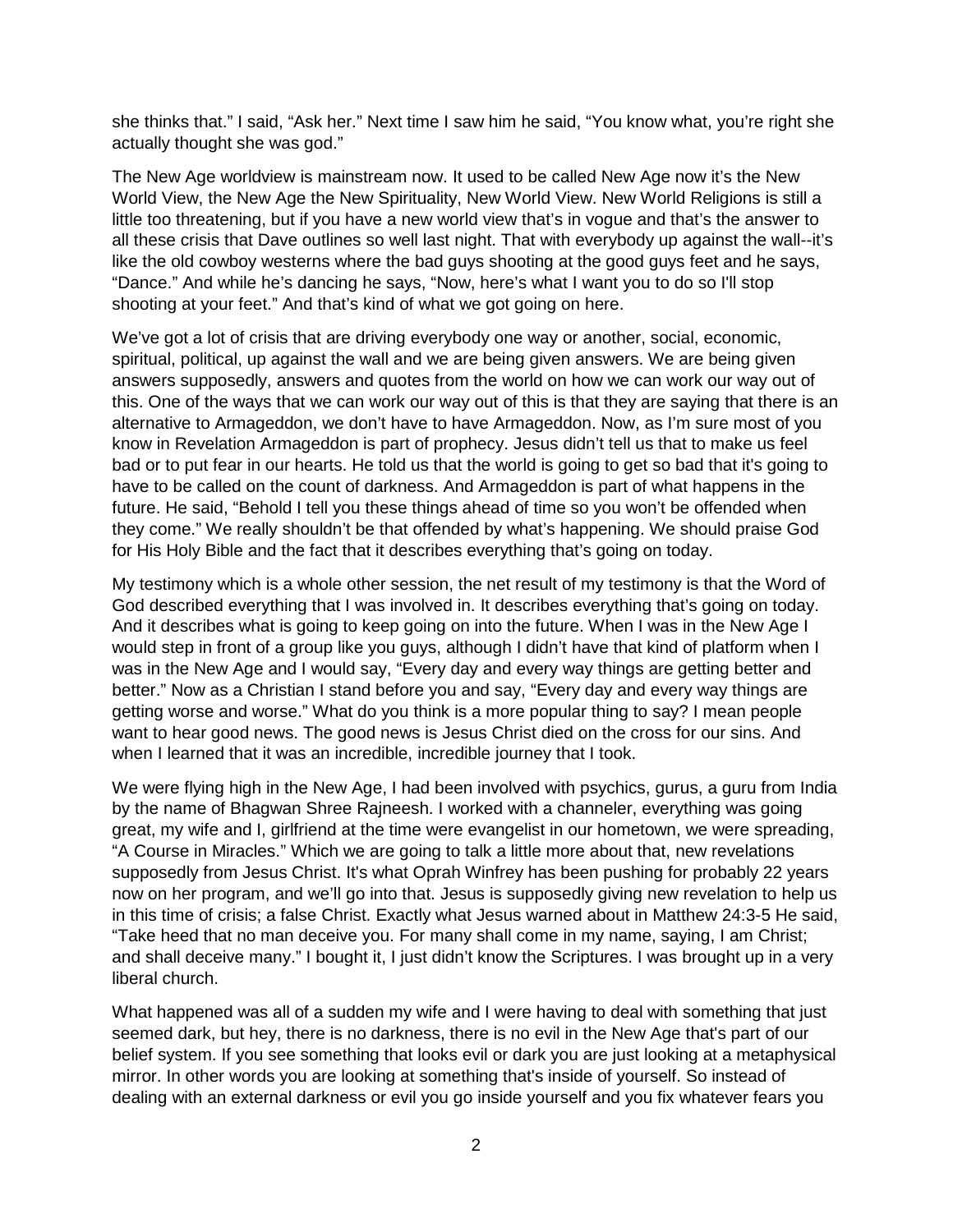have. Pretty backward but we bought it, that's how psychology comes into being, that is how a lot of the New Age teachings come into being.

Well when we suddenly had to deal with something that just was oppressive it was particularly bothering my wife we did all of our New Age affirmations. For instance, "The Course of Miracles" Jesus says to say, "In my defenselessness my safety lies." How do you like that? "In my defenselessness my safety lies." That's like the opposite of, "put on the full armor of God and stand fast against the wiles of the Devil." We did all of our affirmations, we did all of our teachings. We consulted our New Age teachers our "Course in Miracle" group leader nothing worked. This presence just persisted it would come and go.

We were down in Southern California years ago, 1983 Christmas we figured we'd put some space between this and this oppression whatever it was we just couldn't deal with it with our framework. When Joy, my wife, went to see a friend I went to a bookstore in Hermosa Beach called the Either or Bookstore. And I didn't go to the Christian section, I doubt if they even had a Christian section but I went to the New Age healing section. And I saw a book that kind of jumped out at me it was called, "The Beautiful Side of Evil" by Johanna Michaelsen. How many of you are familiar with that book? Quite a few people. Well as you know this Christian book had no business being in the New Age section, but it was. And we thank God for that.

I pulled the book down and I started reading it. And this woman had been born again in college, but she didn't have a firm Bible background; she was like the stony ground Christian whose roots just didn't go very deep. I think some of the Word of God had been taken away like the wayside, the sower and the seed. And she got very involved in the New Age. She did just about everything that you could in Mexico City, including working with a psychic surgeon who did psychic healing. A spirit guide worked through a woman named Pachita and people were healed. However, they weren't really healed, it was a physical healing but spiritually you'd pay a huge price when you are under the hands of somebody that's involved with metaphysics and with the New Age.

Anyway I went through her story and I'm reading along because she's traveling along you know much the same journey that we had. And then all of a sudden she had to deal with something that seemed a little oppressive. I went, Wow, that's kind of interesting, that's just like what we're doing. So, I sat down on the floor of the bookstore and I started to write down notes, especially when she started to hit Scripture. I went, Wow, this is interesting. 1 Timothy 4:1, "You know the spirits speaketh expressly, that in the latter times some shall depart from the faith, giving heed to seducing spirits. Wow. So I'm writing this down and all of a sudden a homeless mentally ill guy that I'd seen on the streets the day before came into the bookstore back in the corner where I was and starting screaming at me. He said, "What are you doing with that book? Are you going to buy that book or what?" And I just held the book to my chest and I went, "This is unbelievable. Is evil real? Can evil orchestrate a man to come right off the street to keep me from reading about it?" And the answer was, yes, and yes. So it's the most remarkable solution she had-- I worked with the homeless for years so I was able to deal with this guy and get him out of the store and I continued reading the book. I wrote down the most amazing solution that she had and the next day when this presence, if you will, and I guess that is a good word to use because we are hearing the word presence a lot these days and every presence isn't good.

And when this presence was around my wife I said, "Joy let's go in the backyard I want to try something a little different. Don't be scared." And I read exactly what Johanna had written in her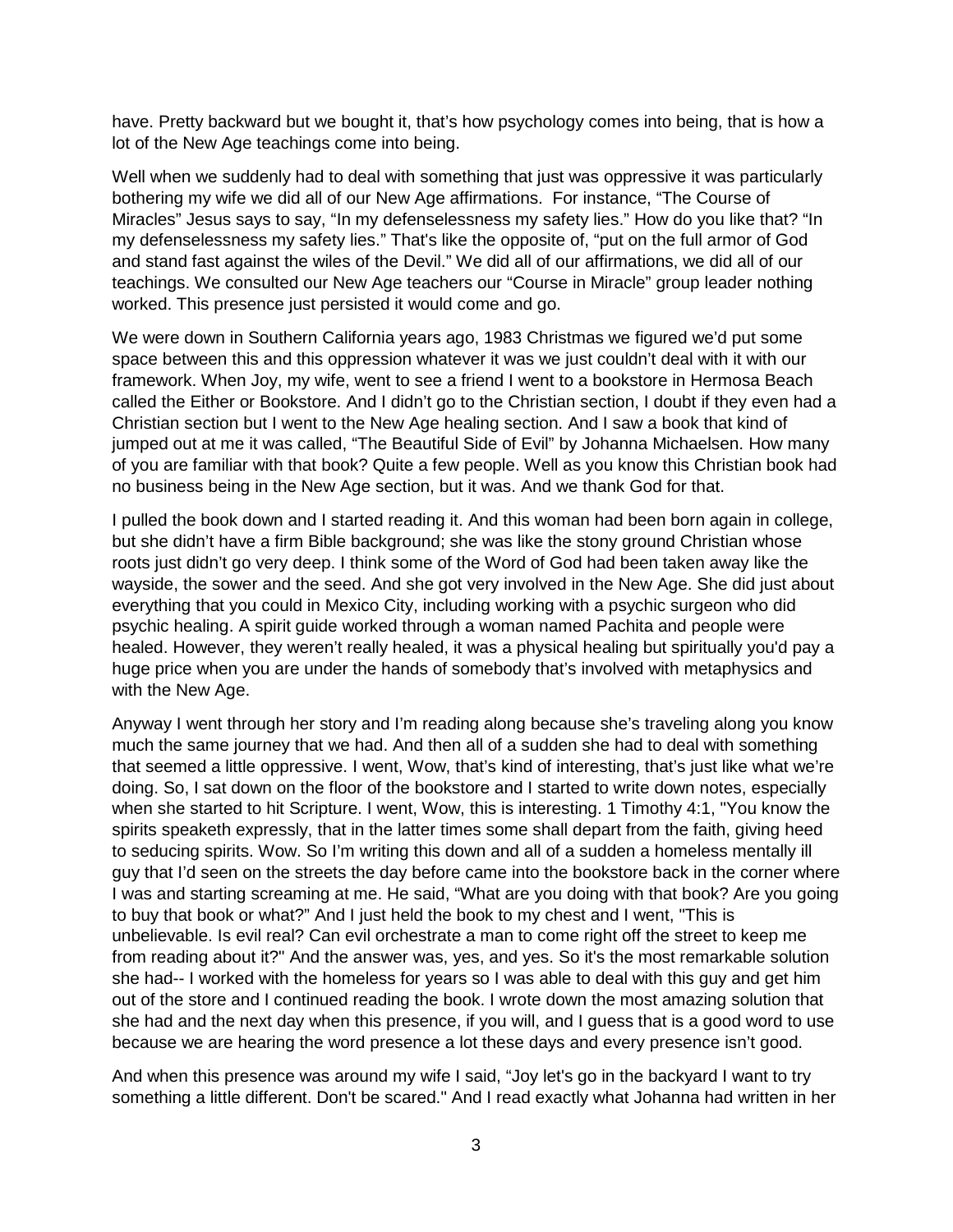book, it was straight from based on Scripture. And I said, "Satan in the name of Jesus of Nazareth I command that you leave. I claim the blood of Jesus Christ upon us, go to where Jesus takes you." And it was like whoosh, it was gone. My wife said, "What was that? It's gone." I said, "I'm not completely sure, but it had something to do with the victory that Jesus won on the cross of Calvary over Satan." I could hardly get it out of my mouth. "It seems that Satan is real."

We started reading the Bible. You'd think a couple of people would get that kind of information that we would just fall down on our knees and convert that night. It took a little while but we started reading the Bible with the "Course in Miracles" and we came to the Lord and we are so grateful.

I spoke with Johanna Michaelsen three and a half weeks ago in Albuquerque, New Mexico. God's amazing, she's a really good friend, and here her book was responsible. There have not been that many books in the faith that really testify to the New Age, to the deception from a personal stand point. There have been some good testimonies but there are not a whole lot of them. So I am just so grateful because I know from writing, "The Light that Was Dark: From the New Age to Amazing Grace." I know the warfare that comes in when you try to write a book like that it is just part of what happens. But God is faithful and we got our books out. And if you have friends in the New Age I've written my book somewhat like Johanna's, in that I take the reader through the deception. In other words the books starts when I see a psychic, a ball of light manifests over my head. And by the way this is what's happening everywhere today spiritual experience is taking precedent over God's Word.

Experience is reinterpreting the Bible. It's becoming extra-biblical and as you'll see with the "Course in Miracles" the Jesus of "A Course in Miracles" is not only giving new revelation but he is giving new revelation that flips the Bible completely upside down.

Years ago my wife and I were in San Francisco, and we went to the Ghirardelli Chocolate Factory and they are famous for their ice cream sundaes. And we're sitting there with our friends and we had our number. And the next number was called and the number was 666, and we heard this ungodly voice go, "Yes." And this guy did like a Frankenstein walk up to get his ice cream. But you know what? There was a nervousness in the room. There was a tension. It was like we were all laughing, but it's like Antichrist we don't talk much about this false Christ that looms in the future.

Pastor Chuck Smith from Calvary Chapel, the late Chuck Smith wrote a book in 1976 and it's called, "Antichrist Revealed." On the front cover it said, remember 1976 he said, "The stage is being set. The world and the minds of men are being conditioned for a leader; one who can establish peace and safety in these perplexing times. The Bible predicts these events and describes this man of solutions whose number is 666."

I would suggest that the crisis, the spiritual crisis that we are in right now is basically this: when I was young there was a show called, "To Tell the Truth," they would have three people who would claim to be the same person. For instance one would say, "My name is Jesus Christ." The second one would say, "My name is Jesus Christ." And the third one would say the same thing, "My name is Jesus Christ." The real Jesus Christ had to answer questions, or the real contestant had to answer questions truthfully and the other two could say whatever they wanted. And at the end of the program the moderator would say, "Will the real Jesus Christ please stand up." And those of you who have maybe been around long enough to that show they'd shift and one would look like they were getting up and then the real one would stand up.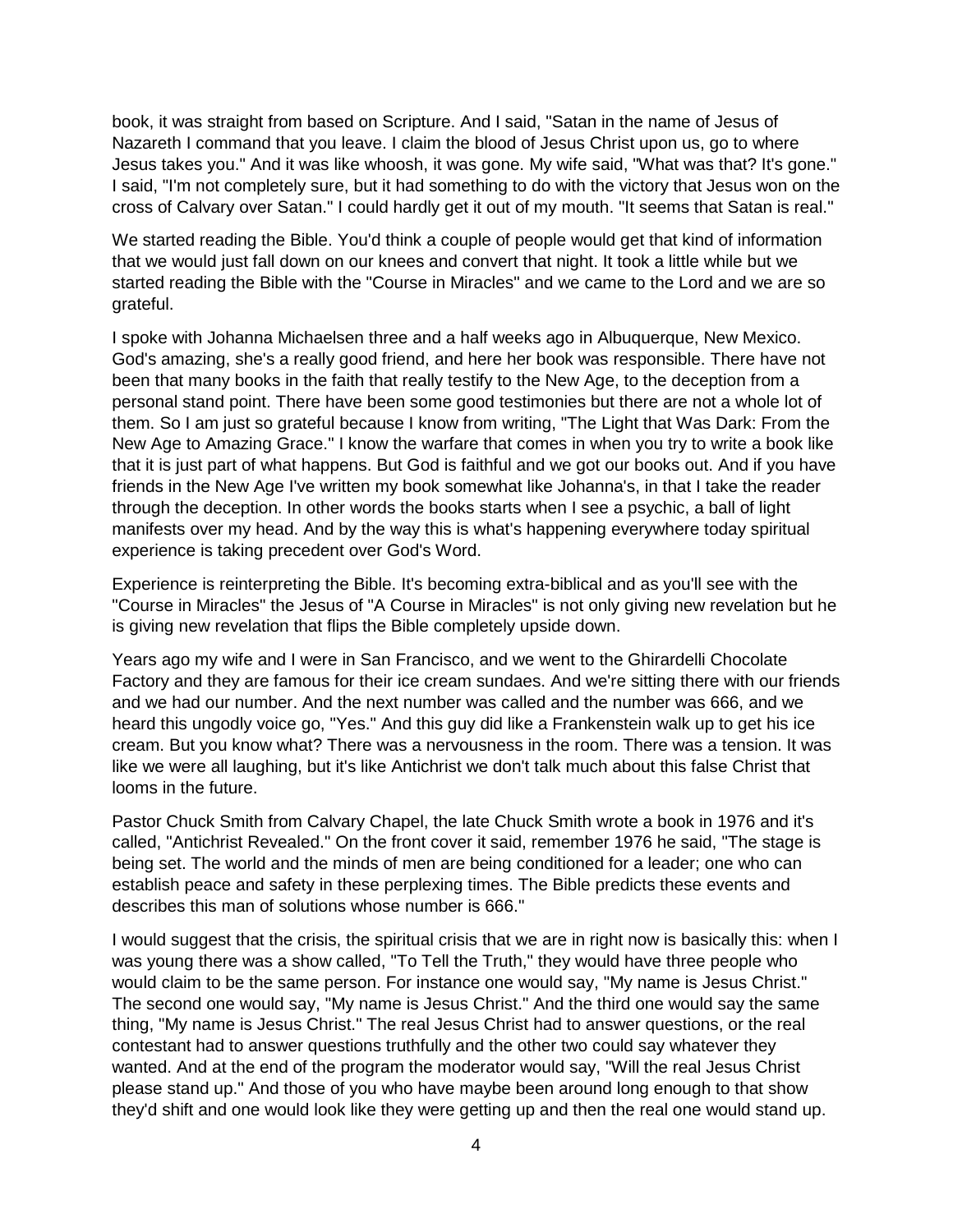This is pretty much what's going on today, we are having new definitions; Jesus Christ is being reinvented.

#### **Part 2**

**Dr. Reagan:** I wish we had the time to present more of Warren Smith's presentation because I know you would be fascinated by it. He went on to talk about how Oprah Winfrey has emerged as one of the foremost New Age teachers in the world today. And he gave examples of deceptive New Age teachings contained in popular books like "Jesus Calling." The next speaker I would like to share with you on this program is Mike Gendron. Mike is a highly recognized expert on Christian doctrine. His presentation at our 2014 Bible conference was focused on what we as Christians need to do about the spiritual crisis that exists in the Church today. Here now is Mike Gendron.

#### **Mike Gendron's Presentation**

*Mike Gendron:* Because the bottom line is what hope does our nation have if its moral compass, the Church, refuses to be the Holy nation that God has called it out of the world to be. Peter called the Church a chosen race, a royal priesthood, a holy nation, a people for God's own possession. That we may proclaim the excellences of Him who called us out of darkness into His marvelous light. We have a great God and Savior and our Lord Jesus Christ and we must be proclaiming His praises, His majesty, and His sufficiency to a lost and dying nation.

So with that important reminder let us look at the spiritual crisis in our nation. In Proverbs 14:34 we see, "righteousness exalts a nation but sin is a reproach to any people." Despite our Christian heritage America is rapidly degenerating into a post-Christian, godless society. Our government sanctions the murder of unborn children and legalizes homosexual marriage. America has been the largest exporter of pornography throughout the world. I was once a proud Eagle Scout and we had to give an oath to be morally straight. The Boy Scouts of America now welcomes openly homosexual boys into the Scouts. Did you read about Burger King last week? It has come out of the closet in full support of the homosexual lifestyle and now sells hamburgers to prove how proud it is of the homosexual sin. It is called the Proud Whopper and it's enclosed in a rainbow colored wrapper with the inscription "We're all the same inside." Have you heard about the new Bible translation called, "Good as New?" It describes itself as gay and center friendly. Pope Francis the leader of 70 million American Catholics was named person of the year by "The Advocate" America's oldest homosexual magazine. These and other sins of our nation are indeed a reproach to its people.

David Wells probably described our churches as no longer the moral compass that we once were with this description, he said, "God rest too inconsequentially upon the Church. His truth is too distant. His grace is too ordinary. His Gospel is too easy. His judgments are too benign. And His Christ is too common." And tragically our church has lost its divine purpose to equip the saints to go out into the world to be the salt and light to evangelize the lost. Instead the Church has invited the world into its sanctuary and Pastors spend more time entertaining the goats then feeing the sheep. The Church has been seduced by the wealth and pleasure of America and it's now condoning its sinful behavior.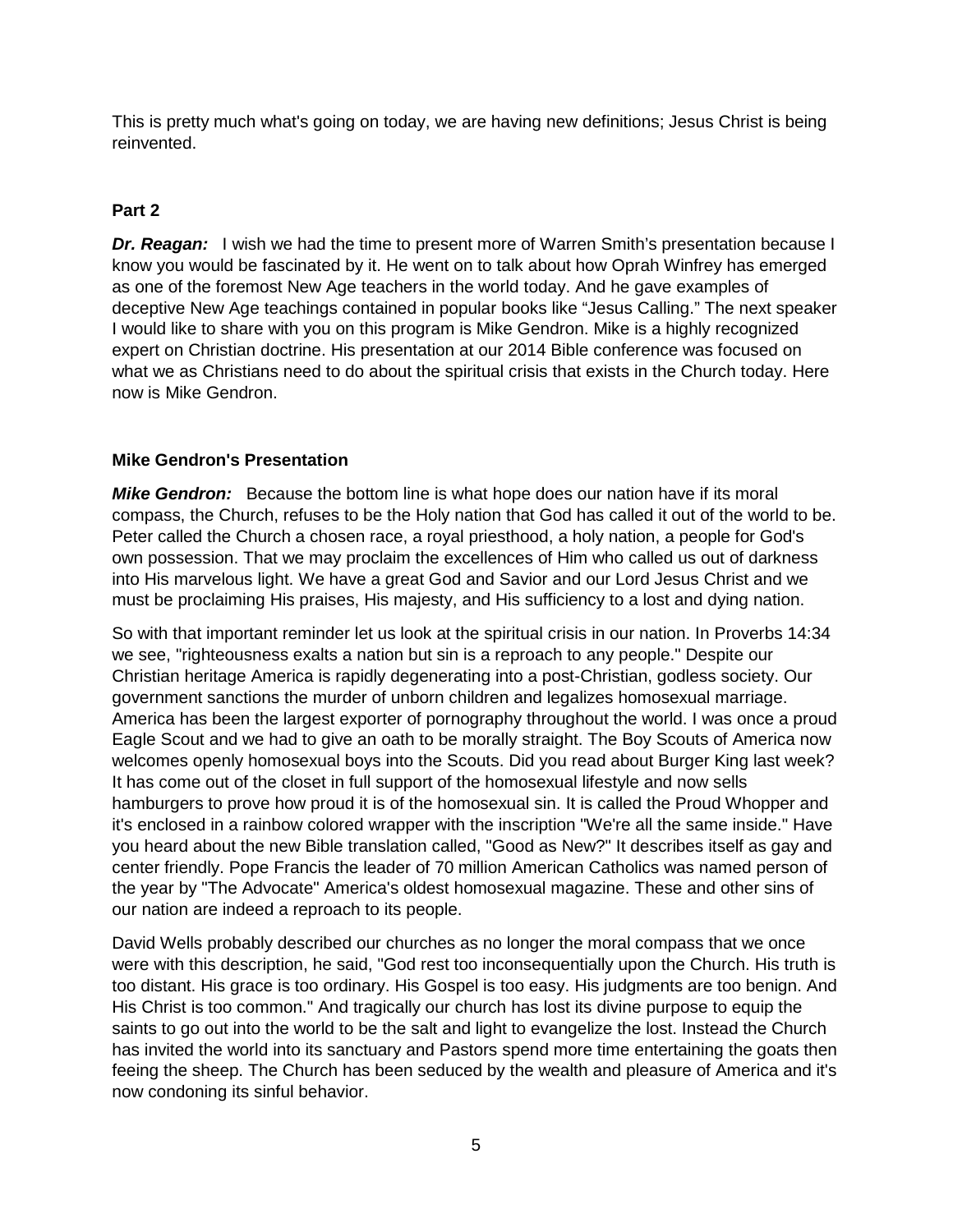But before we look at the crisis within our church today we must recognize by God's grace and providence there are still a few churches that are exalting the Lord Jesus Christ. That they are giving a high view of God. That they are faithfully preaching the whole council of God. That they are earnestly contending for the faith. And they are evangelizing the lost. And I tell you what if you belong to one of these churches consider yourself blessed because these churches are on the endangered species list.

What are the causes for the current crisis in the American Church? It is mainly because God's blueprint for building His church has been replaced. We have many Pastors today saying, Lord we tried your blueprint but we just weren't getting the numbers we've got a better idea. So they've come up with a different blueprint that's drawing the world inside the sanctuary. We also are in an emerging Post-Modern culture and it's uprooting the Church from her doctrinal heritage. Church leaders are mostly unaware, unconcerned, or unresponsive to Satan's attempts to destroy God's church.

We look at God's blueprint for building His Church in the book of Acts 2:42 we read that they were continually devoting themselves to the Apostles teaching, to fellowship, to the breaking of bread and to prayer. And because of that the Lord was adding to their number day by day those who were being saved. God's Church was never ordained to be a social club to follow the methods and schemes of men. In fact God's Church is unlike any other organization man has ever devised because man didn't devise it. God did. But wherever God's Church is doing an effective work for our Lord the attacks of the Devil are present. And I think the New Testament says it well as we look at all the warnings that will be coming against the Church, the fiery darts of the Devil. We see that worldly fables will invade the Church; speculations, empty philosophy, false knowledge, doctrines of demons, the exhalation of men, lying spirits, vain deceits, heresies, and traditions of men. Churches that do not seek the divine protection over them will ultimately fall victim to the schemes and the methods of the devil.

Church leaders need to be reminded that they have been given a divine mandate to protect the Church of God which He obtained with His own blood. That's how precious the Church of Jesus Christ is; He died for the Church and pastors have been ordained to protect it. But what we have seen it appears that the sheep are more concerned than many of the pastors. Many sheep that go to their pastors and ask them why are you allowing such heresy into the Church they are actually dismissed because they don't want discernment in the Church.

Well we need to identify several others of the crisis going on in the Church. I think it really all begins with a lack of reverence for God and His Word. And we want to look at each one of these in more detail. We also see a man centered evangelism going on in our churches today. The Church is rejecting God's call to repentance. It is now proclaiming compromised Gospels. And we are now tolerant and we're seeking unity with many false religions. As we look at each one of these causes we all need to make sure that we're part of a solution and not part of the problem. Peter said it this way, "It's time for the judgment to begin at the household of God and if it begins with us, what will be the outcome of those who do not obey the Gospel of God?" 1 Peter chapter 4:17. So let's look at each one of these causes through the lens of Scripture.

I believe a lack of reverence for God and His Word is the beginning of any spiritual crisis. It always begins when people bring God down to our level and they turn away from the Word of God and start following religious traditions. As God's Word is knowingly put aside people become more vulnerable to Satan's schemes and attacks. And God is looking for those who